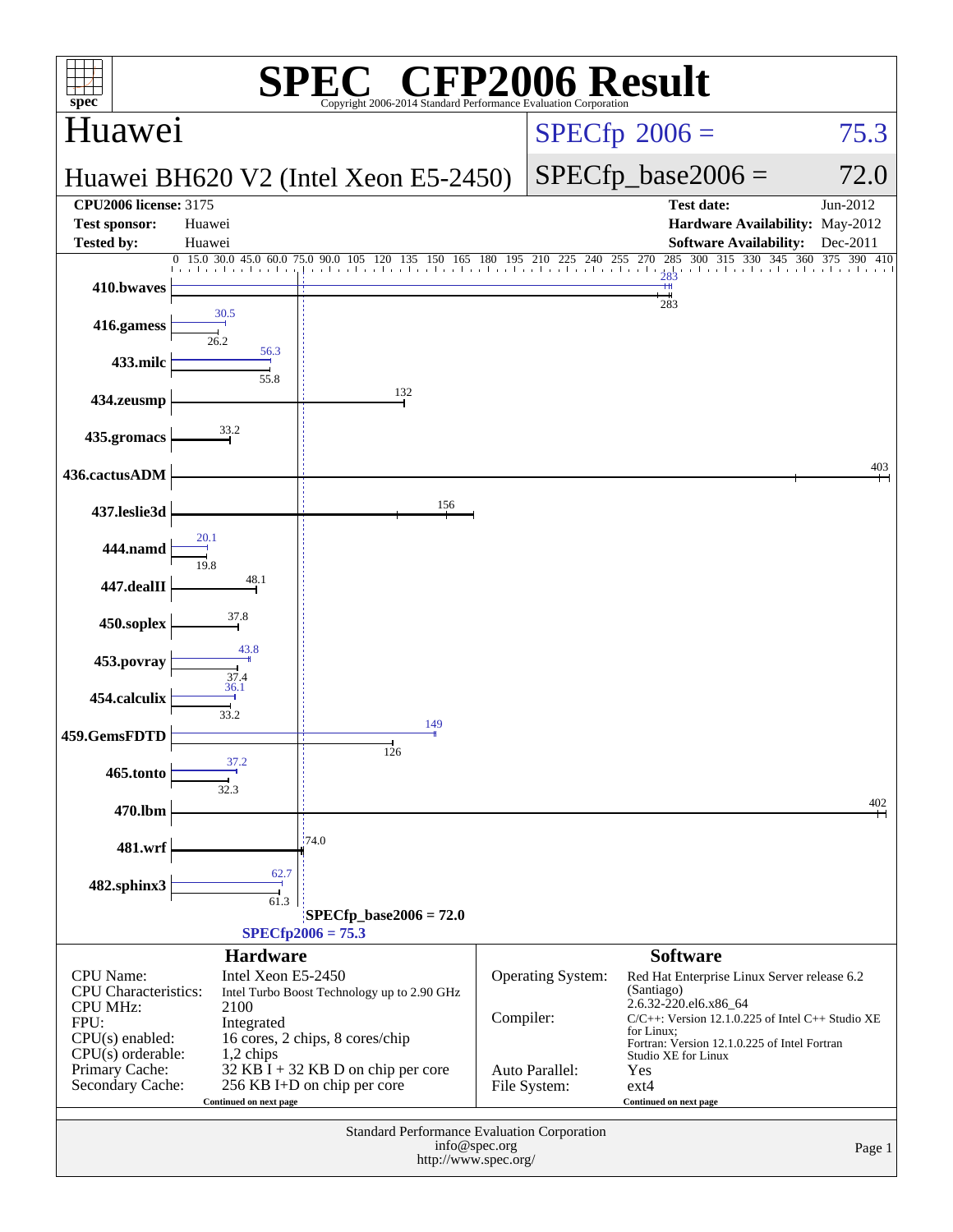

#### Huawei

## $SPECfp2006 = 75.3$  $SPECfp2006 = 75.3$

Huawei BH620 V2 (Intel Xeon E5-2450)

### $SPECfp\_base2006 = 72.0$

#### **[CPU2006 license:](http://www.spec.org/auto/cpu2006/Docs/result-fields.html#CPU2006license)** 3175 **[Test date:](http://www.spec.org/auto/cpu2006/Docs/result-fields.html#Testdate)** Jun-2012

**[Test sponsor:](http://www.spec.org/auto/cpu2006/Docs/result-fields.html#Testsponsor)** Huawei **[Hardware Availability:](http://www.spec.org/auto/cpu2006/Docs/result-fields.html#HardwareAvailability)** May-2012 **[Tested by:](http://www.spec.org/auto/cpu2006/Docs/result-fields.html#Testedby)** Huawei **[Software Availability:](http://www.spec.org/auto/cpu2006/Docs/result-fields.html#SoftwareAvailability)** Dec-2011 [L3 Cache:](http://www.spec.org/auto/cpu2006/Docs/result-fields.html#L3Cache) 20 MB I+D on chip per chip<br>Other Cache: None [Other Cache:](http://www.spec.org/auto/cpu2006/Docs/result-fields.html#OtherCache) [Memory:](http://www.spec.org/auto/cpu2006/Docs/result-fields.html#Memory) 96 GB (12 x 8 GB 2Rx4 PC3-12800R-11, ECC) [Disk Subsystem:](http://www.spec.org/auto/cpu2006/Docs/result-fields.html#DiskSubsystem) 1 x 300 GB SAS, 10K RPM [Other Hardware:](http://www.spec.org/auto/cpu2006/Docs/result-fields.html#OtherHardware) None [System State:](http://www.spec.org/auto/cpu2006/Docs/result-fields.html#SystemState) Run level 3 (multi-user)<br>Base Pointers: 64-bit [Base Pointers:](http://www.spec.org/auto/cpu2006/Docs/result-fields.html#BasePointers) 64-bit<br>Peak Pointers: 32/64-bit [Peak Pointers:](http://www.spec.org/auto/cpu2006/Docs/result-fields.html#PeakPointers) [Other Software:](http://www.spec.org/auto/cpu2006/Docs/result-fields.html#OtherSoftware) None

|                        |                                                                                                          |              |                |       | <b>Results Table</b> |              |                |              |                |              |                |              |
|------------------------|----------------------------------------------------------------------------------------------------------|--------------|----------------|-------|----------------------|--------------|----------------|--------------|----------------|--------------|----------------|--------------|
|                        | <b>Base</b>                                                                                              |              |                |       |                      |              | <b>Peak</b>    |              |                |              |                |              |
| <b>Benchmark</b>       | <b>Seconds</b>                                                                                           | <b>Ratio</b> | <b>Seconds</b> | Ratio | <b>Seconds</b>       | <b>Ratio</b> | <b>Seconds</b> | <b>Ratio</b> | <b>Seconds</b> | <b>Ratio</b> | <b>Seconds</b> | <b>Ratio</b> |
| 410.bwayes             | 49.2                                                                                                     | 276          | 47.8           | 284   | 48.0                 | 283          | 47.8           | 284          | 48.0           | 283          | 48.4           | 281          |
| $416$ .gamess          | 747                                                                                                      | 26.2         | 748            | 26.2  | 746                  | 26.2         | 642            | 30.5         | 644            | 30.4         | 641            | 30.5         |
| $ 433$ .milc           | 165                                                                                                      | 55.8         | 165            | 55.8  | 165                  | 55.7         | 163            | 56.3         | 163            | 56.3         | 163            | 56.3         |
| $434$ . zeusmp         | 68.6                                                                                                     | 133          | 69.0           | 132   | 69.0                 | 132          | 68.6           | 133          | 69.0           | <u>132</u>   | 69.0           | 132          |
| $435.$ gromacs         | 215                                                                                                      | 33.2         | 218            | 32.8  | 215                  | 33.2         | 215            | 33.2         | 218            | 32.8         | 215            | 33.2         |
| 436.cactusADM          | 29.7                                                                                                     | 403          | 29.3           | 408   | 33.7                 | 355          | 29.7           | 403          | 29.3           | 408          | 33.7           | 355          |
| 437.leslie3d           | 54.8                                                                                                     | 171          | 60.2           | 156   | 73.2                 | 128          | 54.8           | 171          | 60.2           | <b>156</b>   | 73.2           | 128          |
| 444.namd               | 406                                                                                                      | <u>19.8</u>  | 406            | 19.7  | 406                  | 19.8         | 399            | 20.1         | 399            | 20.1         | <u>399</u>     | 20.1         |
| $ 447 \text{.}$ dealII | 238                                                                                                      | 48.1         | 238            | 48.1  | 240                  | 47.8         | 238            | 48.1         | 238            | 48.1         | 240            | 47.8         |
| $450$ .soplex          | 222                                                                                                      | 37.6         | 221            | 37.8  | 220                  | 37.9         | 222            | 37.6         | 221            | 37.8         | 220            | 37.9         |
| $453$ .povray          | 144                                                                                                      | 37.0         | 142            | 37.4  | 142                  | 37.4         | 121            | 43.8         | 119            | 44.7         | 121            | 43.8         |
| $ 454$ .calculix       | 249                                                                                                      | 33.1         | 247            | 33.4  | 249                  | 33.2         | 228            | 36.1         | 228            | 36.1         | 230            | 35.9         |
| 459.GemsFDTD           | 84.3                                                                                                     | 126          | 84.5           | 126   | 84.7                 | 125          | 71.2           | 149          | 71.2           | 149          | 70.8           | 150          |
| $465$ .tonto           | 308                                                                                                      | 31.9         | 303            | 32.5  | 305                  | 32.3         | 268            | 36.8         | 264            | 37.2         | 264            | 37.2         |
| 470.1bm                | 34.2                                                                                                     | 402          | 34.2           | 402   | 33.8                 | 406          | 34.2           | 402          | 34.2           | 402          | 33.8           | 406          |
| 481.wrf                | 152                                                                                                      | 73.5         | 149            | 74.7  | 151                  | 74.0         | 152            | 73.5         | 149            | 74.7         | 151            | 74.0         |
| $482$ .sphinx $3$      | 317                                                                                                      | 61.4         | 318            | 61.3  | 319                  | 61.1         | 312            | 62.6         | 310            | 62.9         | 311            | 62.7         |
|                        | Results appear in the order in which they were run. Bold underlined text indicates a median measurement. |              |                |       |                      |              |                |              |                |              |                |              |

#### **[Operating System Notes](http://www.spec.org/auto/cpu2006/Docs/result-fields.html#OperatingSystemNotes)**

 Stack size set to unlimited using "ulimit -s unlimited" Transparent Huge Pages enabled with: echo always > /sys/kernel/mm/redhat\_transparent\_hugepage/enabled Select only test related files when installing the operating system

#### **[Platform Notes](http://www.spec.org/auto/cpu2006/Docs/result-fields.html#PlatformNotes)**

 BIOS configuration: Intel Hyper-Threading set to Disabled Set Power Efficiency Mode to Performance Sysinfo program /spec/config/sysinfo.rev6800 \$Rev: 6800 \$ \$Date:: 2011-10-11 #\$ 6f2ebdff5032aaa42e583f96b07f99d3 running on DH310-2 Sat Jun 30 00:30:29 2012

Continued on next page

Standard Performance Evaluation Corporation [info@spec.org](mailto:info@spec.org) <http://www.spec.org/>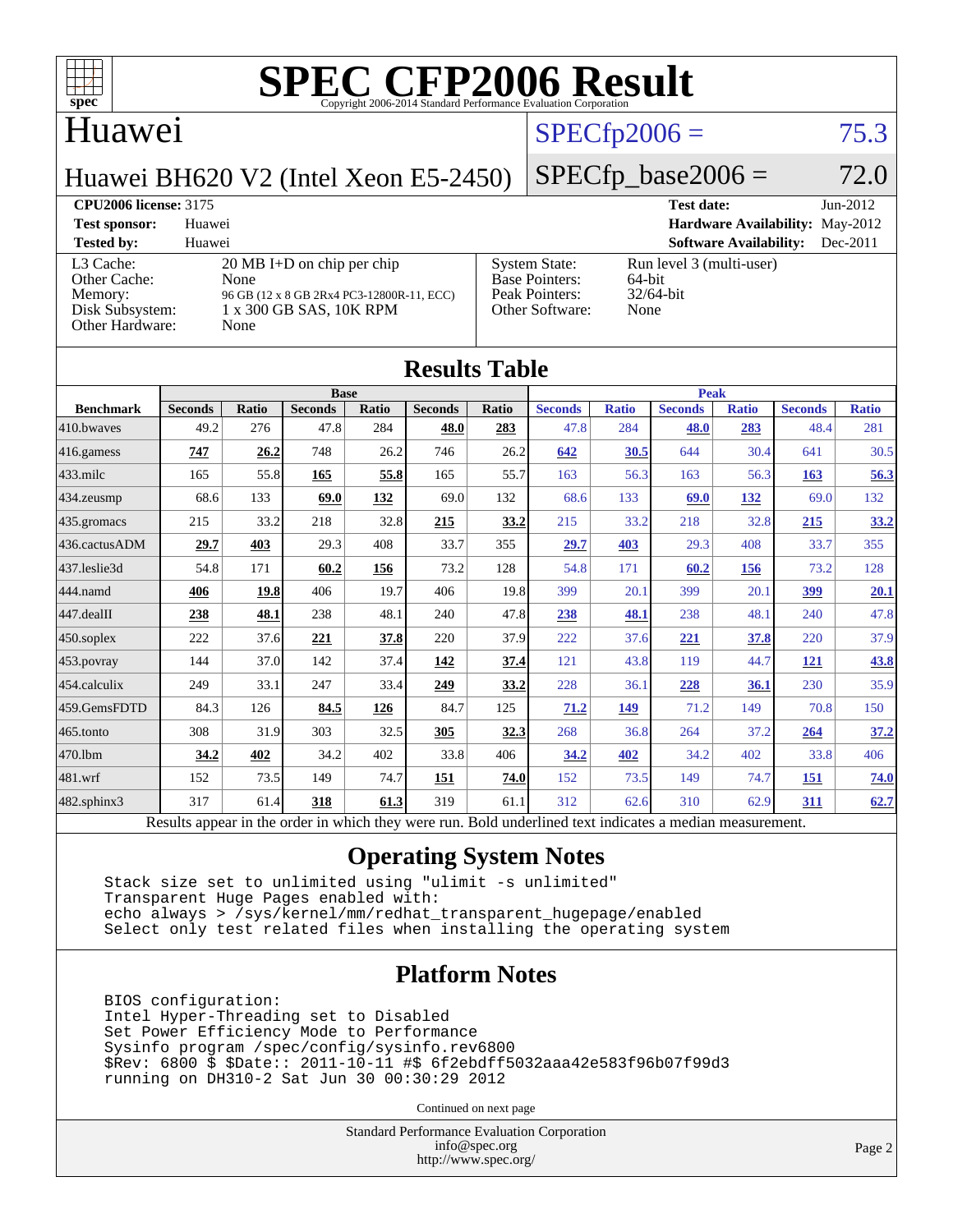

### Huawei

 $SPECfp2006 = 75.3$  $SPECfp2006 = 75.3$ 

Huawei BH620 V2 (Intel Xeon E5-2450)

**[CPU2006 license:](http://www.spec.org/auto/cpu2006/Docs/result-fields.html#CPU2006license)** 3175 **[Test date:](http://www.spec.org/auto/cpu2006/Docs/result-fields.html#Testdate)** Jun-2012 **[Test sponsor:](http://www.spec.org/auto/cpu2006/Docs/result-fields.html#Testsponsor)** Huawei **[Hardware Availability:](http://www.spec.org/auto/cpu2006/Docs/result-fields.html#HardwareAvailability)** May-2012 **[Tested by:](http://www.spec.org/auto/cpu2006/Docs/result-fields.html#Testedby)** Huawei **[Software Availability:](http://www.spec.org/auto/cpu2006/Docs/result-fields.html#SoftwareAvailability)** Dec-2011

 $SPECTp\_base2006 = 72.0$ 

#### **[Platform Notes \(Continued\)](http://www.spec.org/auto/cpu2006/Docs/result-fields.html#PlatformNotes)**

| This section contains SUT (System Under Test) info as seen by<br>some common utilities. To remove or add to this section, see:<br>http://www.spec.org/cpu2006/Docs/config.html#sysinfo                                                                                                                                                                                                                                                  |        |
|-----------------------------------------------------------------------------------------------------------------------------------------------------------------------------------------------------------------------------------------------------------------------------------------------------------------------------------------------------------------------------------------------------------------------------------------|--------|
| From /proc/cpuinfo<br>model name : Intel(R) Xeon(R) CPU E5-2450 0 @ 2.10GHz<br>2 "physical id"s (chips)<br>16 "processors"<br>cores, siblings (Caution: counting these is hw and system dependent.<br>The<br>following excerpts from /proc/cpuinfo might not be reliable. Use with<br>caution.)<br>cpu cores $: 8$<br>siblings : 8<br>physical 0: cores 0 1 2 3 4 5 6 7<br>physical 1: cores 0 1 2 3 4 5 6 7<br>cache size $: 20480$ KB |        |
| From /proc/meminfo<br>MemTotal:<br>99030424 kB<br>HugePages_Total:<br>$\sim$ 0<br>Hugepagesize:<br>2048 kB                                                                                                                                                                                                                                                                                                                              |        |
| From /etc/*release* /etc/*version*<br>redhat-release: Red Hat Enterprise Linux Server release 6.2 (Santiago)<br>system-release: Red Hat Enterprise Linux Server release 6.2 (Santiago)<br>system-release-cpe: cpe:/o:redhat:enterprise_linux:6server:ga:server                                                                                                                                                                          |        |
| uname $-a$ :<br>Linux DH310-2 2.6.32-220.el6.x86_64 #1 SMP Wed Nov 9 08:03:13 EST 2011 x86_64<br>x86 64 x86 64 GNU/Linux                                                                                                                                                                                                                                                                                                                |        |
| run-level 3 Jun 29 17:42                                                                                                                                                                                                                                                                                                                                                                                                                |        |
| SPEC is set to: /spec<br>Filesystem<br>Size Used Avail Use% Mounted on<br>Type<br>$/\text{dev}/\text{sdal}$<br>ext4<br>289G<br>21G 254G<br>8% /                                                                                                                                                                                                                                                                                         |        |
| Additional information from dmidecode:                                                                                                                                                                                                                                                                                                                                                                                                  |        |
| (End of data from sysinfo program)                                                                                                                                                                                                                                                                                                                                                                                                      |        |
| <b>General Notes</b>                                                                                                                                                                                                                                                                                                                                                                                                                    |        |
| Environment variables set by runspec before the start of the run:<br>KMP_AFFINITY = "granularity=fine, compact, $0,1$ "<br>LD_LIBRARY_PATH = "/spec/libs/32:/spec/libs/64"<br>OMP_NUM_THREADS = "16"                                                                                                                                                                                                                                    |        |
| Binaries compiled on a system with 2 x Xeon X5645 CPU + 16GB memory<br>using RHEL 6.1                                                                                                                                                                                                                                                                                                                                                   |        |
| Standard Performance Evaluation Corporation<br>info@spec.org<br>http://www.spec.org/                                                                                                                                                                                                                                                                                                                                                    | Page 3 |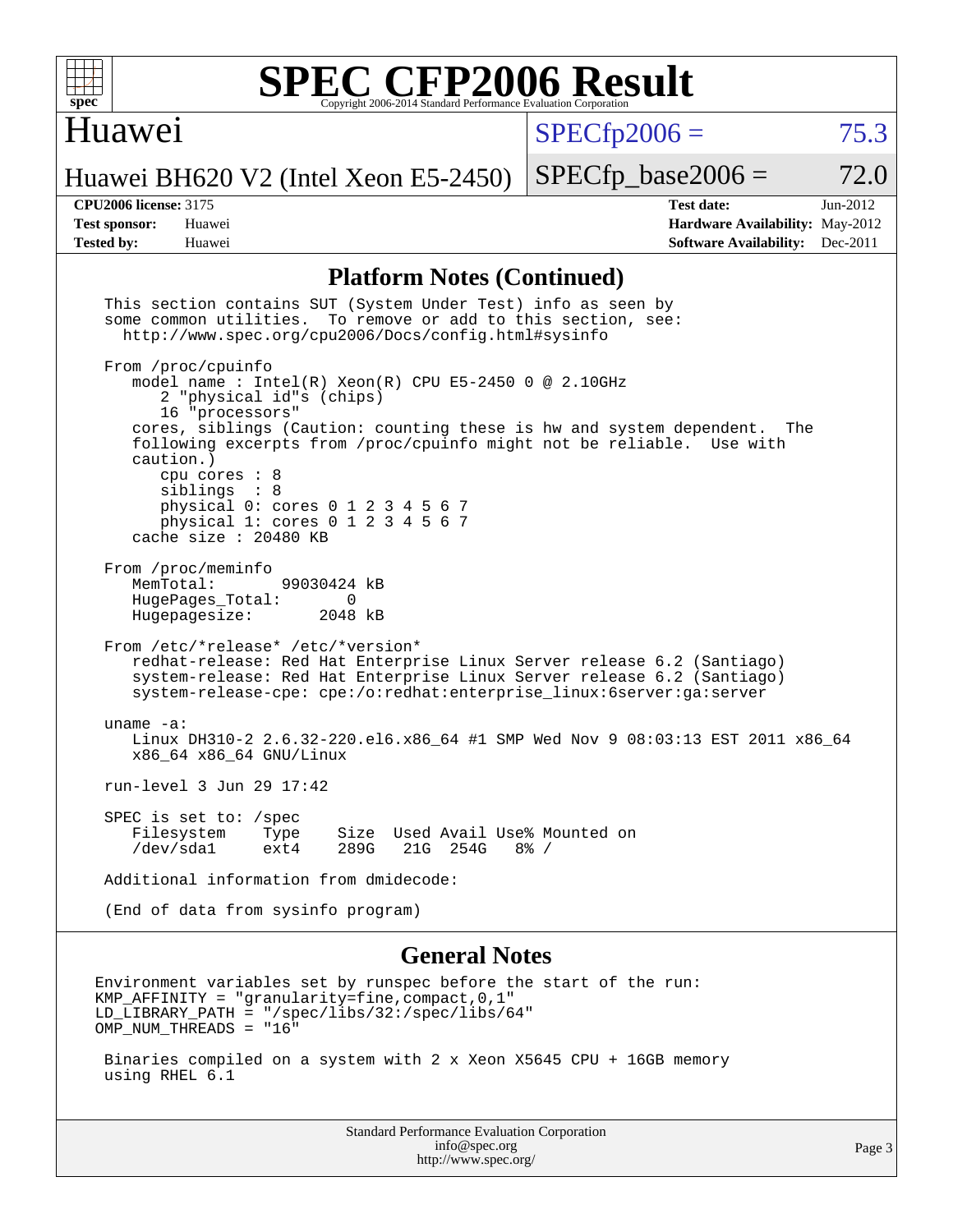

#### Huawei

 $SPECTp2006 = 75.3$ 

Huawei BH620 V2 (Intel Xeon E5-2450)

**[Test sponsor:](http://www.spec.org/auto/cpu2006/Docs/result-fields.html#Testsponsor)** Huawei **[Hardware Availability:](http://www.spec.org/auto/cpu2006/Docs/result-fields.html#HardwareAvailability)** May-2012 **[Tested by:](http://www.spec.org/auto/cpu2006/Docs/result-fields.html#Testedby)** Huawei **[Software Availability:](http://www.spec.org/auto/cpu2006/Docs/result-fields.html#SoftwareAvailability)** Dec-2011

 $SPECfp\_base2006 = 72.0$ **[CPU2006 license:](http://www.spec.org/auto/cpu2006/Docs/result-fields.html#CPU2006license)** 3175 **[Test date:](http://www.spec.org/auto/cpu2006/Docs/result-fields.html#Testdate)** Jun-2012

## **[Base Compiler Invocation](http://www.spec.org/auto/cpu2006/Docs/result-fields.html#BaseCompilerInvocation)**

[C benchmarks](http://www.spec.org/auto/cpu2006/Docs/result-fields.html#Cbenchmarks): icc  $-m64$ 

[C++ benchmarks:](http://www.spec.org/auto/cpu2006/Docs/result-fields.html#CXXbenchmarks) [icpc -m64](http://www.spec.org/cpu2006/results/res2012q3/cpu2006-20120702-23326.flags.html#user_CXXbase_intel_icpc_64bit_bedb90c1146cab66620883ef4f41a67e)

[Fortran benchmarks](http://www.spec.org/auto/cpu2006/Docs/result-fields.html#Fortranbenchmarks): [ifort -m64](http://www.spec.org/cpu2006/results/res2012q3/cpu2006-20120702-23326.flags.html#user_FCbase_intel_ifort_64bit_ee9d0fb25645d0210d97eb0527dcc06e)

[Benchmarks using both Fortran and C](http://www.spec.org/auto/cpu2006/Docs/result-fields.html#BenchmarksusingbothFortranandC): [icc -m64](http://www.spec.org/cpu2006/results/res2012q3/cpu2006-20120702-23326.flags.html#user_CC_FCbase_intel_icc_64bit_0b7121f5ab7cfabee23d88897260401c) [ifort -m64](http://www.spec.org/cpu2006/results/res2012q3/cpu2006-20120702-23326.flags.html#user_CC_FCbase_intel_ifort_64bit_ee9d0fb25645d0210d97eb0527dcc06e)

### **[Base Portability Flags](http://www.spec.org/auto/cpu2006/Docs/result-fields.html#BasePortabilityFlags)**

| 410.bwaves: -DSPEC CPU LP64                  |                                                                |
|----------------------------------------------|----------------------------------------------------------------|
| 416.gamess: -DSPEC_CPU_LP64                  |                                                                |
| 433.milc: -DSPEC CPU LP64                    |                                                                |
| 434.zeusmp: -DSPEC_CPU_LP64                  |                                                                |
| 435.gromacs: -DSPEC_CPU_LP64 -nofor_main     |                                                                |
| 436.cactusADM: - DSPEC CPU LP64 - nofor main |                                                                |
| 437.leslie3d: -DSPEC CPU LP64                |                                                                |
| 444.namd: -DSPEC CPU LP64                    |                                                                |
| 447.dealII: - DSPEC CPU LP64                 |                                                                |
| 450.soplex: -DSPEC_CPU_LP64                  |                                                                |
| 453.povray: -DSPEC_CPU_LP64                  |                                                                |
| 454.calculix: -DSPEC CPU LP64 -nofor main    |                                                                |
| 459.GemsFDTD: - DSPEC_CPU LP64               |                                                                |
| 465.tonto: - DSPEC CPU LP64                  |                                                                |
| 470.1bm: -DSPEC CPU LP64                     |                                                                |
|                                              | 481.wrf: -DSPEC CPU_LP64 -DSPEC_CPU_CASE_FLAG -DSPEC_CPU_LINUX |
| 482.sphinx3: -DSPEC_CPU_LP64                 |                                                                |
|                                              |                                                                |

#### **[Base Optimization Flags](http://www.spec.org/auto/cpu2006/Docs/result-fields.html#BaseOptimizationFlags)**

[C benchmarks](http://www.spec.org/auto/cpu2006/Docs/result-fields.html#Cbenchmarks): [-xAVX](http://www.spec.org/cpu2006/results/res2012q3/cpu2006-20120702-23326.flags.html#user_CCbase_f-xAVX) [-ipo](http://www.spec.org/cpu2006/results/res2012q3/cpu2006-20120702-23326.flags.html#user_CCbase_f-ipo) [-O3](http://www.spec.org/cpu2006/results/res2012q3/cpu2006-20120702-23326.flags.html#user_CCbase_f-O3) [-no-prec-div](http://www.spec.org/cpu2006/results/res2012q3/cpu2006-20120702-23326.flags.html#user_CCbase_f-no-prec-div) [-static](http://www.spec.org/cpu2006/results/res2012q3/cpu2006-20120702-23326.flags.html#user_CCbase_f-static) [-parallel](http://www.spec.org/cpu2006/results/res2012q3/cpu2006-20120702-23326.flags.html#user_CCbase_f-parallel) [-opt-prefetch](http://www.spec.org/cpu2006/results/res2012q3/cpu2006-20120702-23326.flags.html#user_CCbase_f-opt-prefetch) [-ansi-alias](http://www.spec.org/cpu2006/results/res2012q3/cpu2006-20120702-23326.flags.html#user_CCbase_f-ansi-alias) [C++ benchmarks:](http://www.spec.org/auto/cpu2006/Docs/result-fields.html#CXXbenchmarks) [-xAVX](http://www.spec.org/cpu2006/results/res2012q3/cpu2006-20120702-23326.flags.html#user_CXXbase_f-xAVX) [-ipo](http://www.spec.org/cpu2006/results/res2012q3/cpu2006-20120702-23326.flags.html#user_CXXbase_f-ipo) [-O3](http://www.spec.org/cpu2006/results/res2012q3/cpu2006-20120702-23326.flags.html#user_CXXbase_f-O3) [-no-prec-div](http://www.spec.org/cpu2006/results/res2012q3/cpu2006-20120702-23326.flags.html#user_CXXbase_f-no-prec-div) [-static](http://www.spec.org/cpu2006/results/res2012q3/cpu2006-20120702-23326.flags.html#user_CXXbase_f-static) [-opt-prefetch](http://www.spec.org/cpu2006/results/res2012q3/cpu2006-20120702-23326.flags.html#user_CXXbase_f-opt-prefetch) [-ansi-alias](http://www.spec.org/cpu2006/results/res2012q3/cpu2006-20120702-23326.flags.html#user_CXXbase_f-ansi-alias) [Fortran benchmarks](http://www.spec.org/auto/cpu2006/Docs/result-fields.html#Fortranbenchmarks): [-xAVX](http://www.spec.org/cpu2006/results/res2012q3/cpu2006-20120702-23326.flags.html#user_FCbase_f-xAVX) [-ipo](http://www.spec.org/cpu2006/results/res2012q3/cpu2006-20120702-23326.flags.html#user_FCbase_f-ipo) [-O3](http://www.spec.org/cpu2006/results/res2012q3/cpu2006-20120702-23326.flags.html#user_FCbase_f-O3) [-no-prec-div](http://www.spec.org/cpu2006/results/res2012q3/cpu2006-20120702-23326.flags.html#user_FCbase_f-no-prec-div) [-static](http://www.spec.org/cpu2006/results/res2012q3/cpu2006-20120702-23326.flags.html#user_FCbase_f-static) [-parallel](http://www.spec.org/cpu2006/results/res2012q3/cpu2006-20120702-23326.flags.html#user_FCbase_f-parallel) [-opt-prefetch](http://www.spec.org/cpu2006/results/res2012q3/cpu2006-20120702-23326.flags.html#user_FCbase_f-opt-prefetch) [Benchmarks using both Fortran and C](http://www.spec.org/auto/cpu2006/Docs/result-fields.html#BenchmarksusingbothFortranandC): [-xAVX](http://www.spec.org/cpu2006/results/res2012q3/cpu2006-20120702-23326.flags.html#user_CC_FCbase_f-xAVX) [-ipo](http://www.spec.org/cpu2006/results/res2012q3/cpu2006-20120702-23326.flags.html#user_CC_FCbase_f-ipo) [-O3](http://www.spec.org/cpu2006/results/res2012q3/cpu2006-20120702-23326.flags.html#user_CC_FCbase_f-O3) [-no-prec-div](http://www.spec.org/cpu2006/results/res2012q3/cpu2006-20120702-23326.flags.html#user_CC_FCbase_f-no-prec-div) [-static](http://www.spec.org/cpu2006/results/res2012q3/cpu2006-20120702-23326.flags.html#user_CC_FCbase_f-static) [-parallel](http://www.spec.org/cpu2006/results/res2012q3/cpu2006-20120702-23326.flags.html#user_CC_FCbase_f-parallel) [-opt-prefetch](http://www.spec.org/cpu2006/results/res2012q3/cpu2006-20120702-23326.flags.html#user_CC_FCbase_f-opt-prefetch) [-ansi-alias](http://www.spec.org/cpu2006/results/res2012q3/cpu2006-20120702-23326.flags.html#user_CC_FCbase_f-ansi-alias)

| <b>Standard Performance Evaluation Corporation</b> |  |
|----------------------------------------------------|--|
| info@spec.org                                      |  |
| http://www.spec.org/                               |  |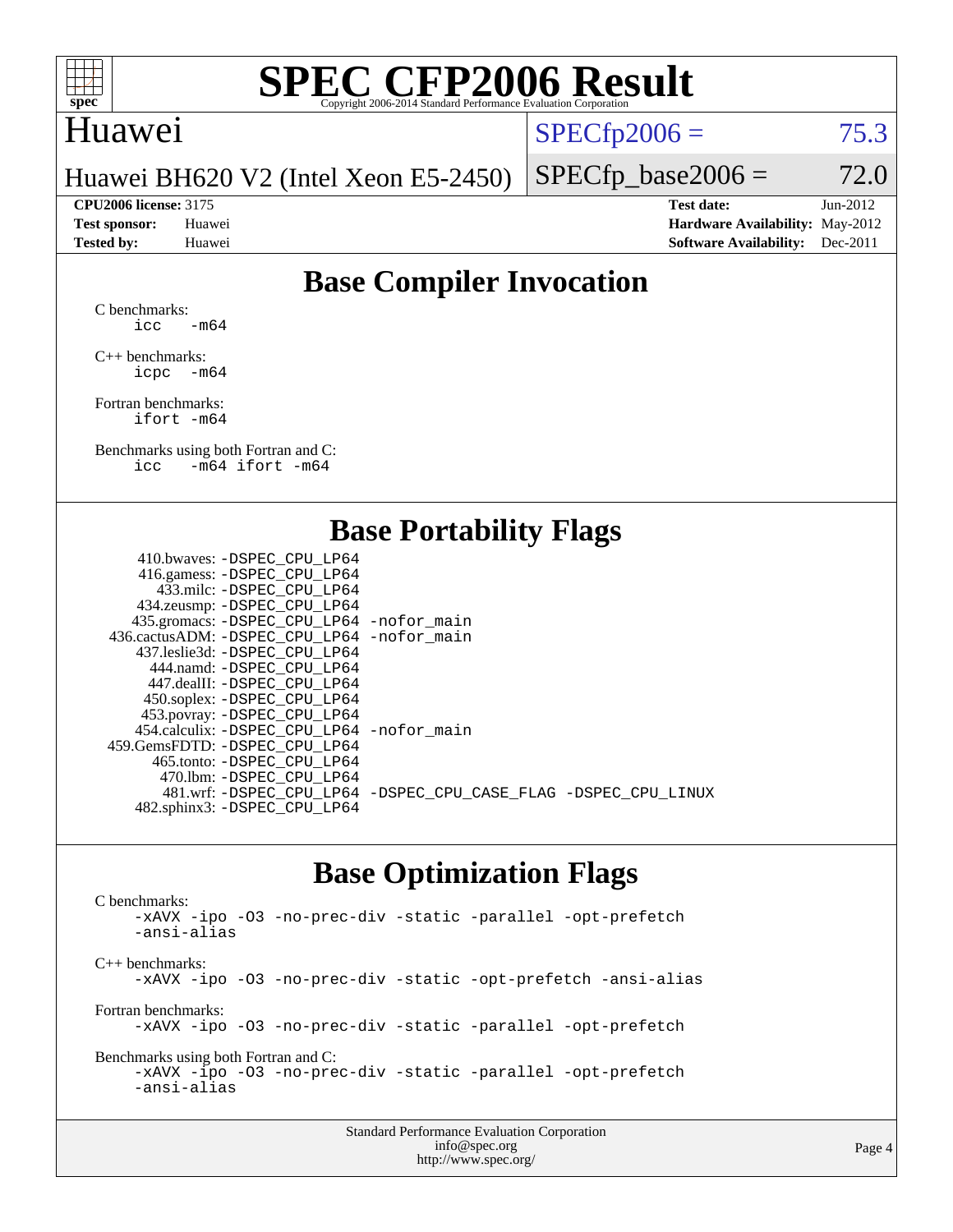

#### Huawei

 $SPECfp2006 = 75.3$  $SPECfp2006 = 75.3$ 

Huawei BH620 V2 (Intel Xeon E5-2450)

#### **[CPU2006 license:](http://www.spec.org/auto/cpu2006/Docs/result-fields.html#CPU2006license)** 3175 **[Test date:](http://www.spec.org/auto/cpu2006/Docs/result-fields.html#Testdate)** Jun-2012

 $SPECfp\_base2006 = 72.0$ 

**[Test sponsor:](http://www.spec.org/auto/cpu2006/Docs/result-fields.html#Testsponsor)** Huawei **[Hardware Availability:](http://www.spec.org/auto/cpu2006/Docs/result-fields.html#HardwareAvailability)** May-2012 **[Tested by:](http://www.spec.org/auto/cpu2006/Docs/result-fields.html#Testedby)** Huawei **[Software Availability:](http://www.spec.org/auto/cpu2006/Docs/result-fields.html#SoftwareAvailability)** Dec-2011

## **[Peak Compiler Invocation](http://www.spec.org/auto/cpu2006/Docs/result-fields.html#PeakCompilerInvocation)**

[C benchmarks](http://www.spec.org/auto/cpu2006/Docs/result-fields.html#Cbenchmarks):  $\text{icc}$   $-\text{m64}$ 

[C++ benchmarks:](http://www.spec.org/auto/cpu2006/Docs/result-fields.html#CXXbenchmarks) [icpc -m64](http://www.spec.org/cpu2006/results/res2012q3/cpu2006-20120702-23326.flags.html#user_CXXpeak_intel_icpc_64bit_bedb90c1146cab66620883ef4f41a67e)

[Fortran benchmarks](http://www.spec.org/auto/cpu2006/Docs/result-fields.html#Fortranbenchmarks): [ifort -m64](http://www.spec.org/cpu2006/results/res2012q3/cpu2006-20120702-23326.flags.html#user_FCpeak_intel_ifort_64bit_ee9d0fb25645d0210d97eb0527dcc06e)

[Benchmarks using both Fortran and C](http://www.spec.org/auto/cpu2006/Docs/result-fields.html#BenchmarksusingbothFortranandC): [icc -m64](http://www.spec.org/cpu2006/results/res2012q3/cpu2006-20120702-23326.flags.html#user_CC_FCpeak_intel_icc_64bit_0b7121f5ab7cfabee23d88897260401c) [ifort -m64](http://www.spec.org/cpu2006/results/res2012q3/cpu2006-20120702-23326.flags.html#user_CC_FCpeak_intel_ifort_64bit_ee9d0fb25645d0210d97eb0527dcc06e)

### **[Peak Portability Flags](http://www.spec.org/auto/cpu2006/Docs/result-fields.html#PeakPortabilityFlags)**

Same as Base Portability Flags

## **[Peak Optimization Flags](http://www.spec.org/auto/cpu2006/Docs/result-fields.html#PeakOptimizationFlags)**

[C benchmarks](http://www.spec.org/auto/cpu2006/Docs/result-fields.html#Cbenchmarks):

 433.milc: [-xAVX](http://www.spec.org/cpu2006/results/res2012q3/cpu2006-20120702-23326.flags.html#user_peakPASS2_CFLAGSPASS2_LDFLAGS433_milc_f-xAVX)(pass 2) [-prof-gen](http://www.spec.org/cpu2006/results/res2012q3/cpu2006-20120702-23326.flags.html#user_peakPASS1_CFLAGSPASS1_LDFLAGS433_milc_prof_gen_e43856698f6ca7b7e442dfd80e94a8fc)(pass 1) [-ipo](http://www.spec.org/cpu2006/results/res2012q3/cpu2006-20120702-23326.flags.html#user_peakPASS2_CFLAGSPASS2_LDFLAGS433_milc_f-ipo)(pass 2) [-O3](http://www.spec.org/cpu2006/results/res2012q3/cpu2006-20120702-23326.flags.html#user_peakPASS2_CFLAGSPASS2_LDFLAGS433_milc_f-O3)(pass 2) [-no-prec-div](http://www.spec.org/cpu2006/results/res2012q3/cpu2006-20120702-23326.flags.html#user_peakPASS2_CFLAGSPASS2_LDFLAGS433_milc_f-no-prec-div)(pass 2) [-prof-use](http://www.spec.org/cpu2006/results/res2012q3/cpu2006-20120702-23326.flags.html#user_peakPASS2_CFLAGSPASS2_LDFLAGS433_milc_prof_use_bccf7792157ff70d64e32fe3e1250b55)(pass 2) [-static](http://www.spec.org/cpu2006/results/res2012q3/cpu2006-20120702-23326.flags.html#user_peakOPTIMIZE433_milc_f-static) [-auto-ilp32](http://www.spec.org/cpu2006/results/res2012q3/cpu2006-20120702-23326.flags.html#user_peakCOPTIMIZE433_milc_f-auto-ilp32) [-ansi-alias](http://www.spec.org/cpu2006/results/res2012q3/cpu2006-20120702-23326.flags.html#user_peakCOPTIMIZE433_milc_f-ansi-alias)

 $470.$ lbm: basepeak = yes

 482.sphinx3: [-xAVX](http://www.spec.org/cpu2006/results/res2012q3/cpu2006-20120702-23326.flags.html#user_peakOPTIMIZE482_sphinx3_f-xAVX) [-ipo](http://www.spec.org/cpu2006/results/res2012q3/cpu2006-20120702-23326.flags.html#user_peakOPTIMIZE482_sphinx3_f-ipo) [-O3](http://www.spec.org/cpu2006/results/res2012q3/cpu2006-20120702-23326.flags.html#user_peakOPTIMIZE482_sphinx3_f-O3) [-no-prec-div](http://www.spec.org/cpu2006/results/res2012q3/cpu2006-20120702-23326.flags.html#user_peakOPTIMIZE482_sphinx3_f-no-prec-div) [-unroll2](http://www.spec.org/cpu2006/results/res2012q3/cpu2006-20120702-23326.flags.html#user_peakCOPTIMIZE482_sphinx3_f-unroll_784dae83bebfb236979b41d2422d7ec2) [-ansi-alias](http://www.spec.org/cpu2006/results/res2012q3/cpu2006-20120702-23326.flags.html#user_peakCOPTIMIZE482_sphinx3_f-ansi-alias) [-parallel](http://www.spec.org/cpu2006/results/res2012q3/cpu2006-20120702-23326.flags.html#user_peakCOPTIMIZE482_sphinx3_f-parallel)

[C++ benchmarks:](http://www.spec.org/auto/cpu2006/Docs/result-fields.html#CXXbenchmarks)

 444.namd: [-xAVX](http://www.spec.org/cpu2006/results/res2012q3/cpu2006-20120702-23326.flags.html#user_peakPASS2_CXXFLAGSPASS2_LDFLAGS444_namd_f-xAVX)(pass 2) [-prof-gen](http://www.spec.org/cpu2006/results/res2012q3/cpu2006-20120702-23326.flags.html#user_peakPASS1_CXXFLAGSPASS1_LDFLAGS444_namd_prof_gen_e43856698f6ca7b7e442dfd80e94a8fc)(pass 1) [-ipo](http://www.spec.org/cpu2006/results/res2012q3/cpu2006-20120702-23326.flags.html#user_peakPASS2_CXXFLAGSPASS2_LDFLAGS444_namd_f-ipo)(pass 2) [-O3](http://www.spec.org/cpu2006/results/res2012q3/cpu2006-20120702-23326.flags.html#user_peakPASS2_CXXFLAGSPASS2_LDFLAGS444_namd_f-O3)(pass 2) [-no-prec-div](http://www.spec.org/cpu2006/results/res2012q3/cpu2006-20120702-23326.flags.html#user_peakPASS2_CXXFLAGSPASS2_LDFLAGS444_namd_f-no-prec-div)(pass 2) [-prof-use](http://www.spec.org/cpu2006/results/res2012q3/cpu2006-20120702-23326.flags.html#user_peakPASS2_CXXFLAGSPASS2_LDFLAGS444_namd_prof_use_bccf7792157ff70d64e32fe3e1250b55)(pass 2) [-fno-alias](http://www.spec.org/cpu2006/results/res2012q3/cpu2006-20120702-23326.flags.html#user_peakCXXOPTIMIZEOPTIMIZE444_namd_f-no-alias_694e77f6c5a51e658e82ccff53a9e63a) [-auto-ilp32](http://www.spec.org/cpu2006/results/res2012q3/cpu2006-20120702-23326.flags.html#user_peakCXXOPTIMIZE444_namd_f-auto-ilp32)

447.dealII: basepeak = yes

450.soplex: basepeak = yes

 453.povray: [-xAVX](http://www.spec.org/cpu2006/results/res2012q3/cpu2006-20120702-23326.flags.html#user_peakPASS2_CXXFLAGSPASS2_LDFLAGS453_povray_f-xAVX)(pass 2) [-prof-gen](http://www.spec.org/cpu2006/results/res2012q3/cpu2006-20120702-23326.flags.html#user_peakPASS1_CXXFLAGSPASS1_LDFLAGS453_povray_prof_gen_e43856698f6ca7b7e442dfd80e94a8fc)(pass 1) [-ipo](http://www.spec.org/cpu2006/results/res2012q3/cpu2006-20120702-23326.flags.html#user_peakPASS2_CXXFLAGSPASS2_LDFLAGS453_povray_f-ipo)(pass 2) [-O3](http://www.spec.org/cpu2006/results/res2012q3/cpu2006-20120702-23326.flags.html#user_peakPASS2_CXXFLAGSPASS2_LDFLAGS453_povray_f-O3)(pass 2) [-no-prec-div](http://www.spec.org/cpu2006/results/res2012q3/cpu2006-20120702-23326.flags.html#user_peakPASS2_CXXFLAGSPASS2_LDFLAGS453_povray_f-no-prec-div)(pass 2) [-prof-use](http://www.spec.org/cpu2006/results/res2012q3/cpu2006-20120702-23326.flags.html#user_peakPASS2_CXXFLAGSPASS2_LDFLAGS453_povray_prof_use_bccf7792157ff70d64e32fe3e1250b55)(pass 2) [-unroll4](http://www.spec.org/cpu2006/results/res2012q3/cpu2006-20120702-23326.flags.html#user_peakCXXOPTIMIZE453_povray_f-unroll_4e5e4ed65b7fd20bdcd365bec371b81f) [-ansi-alias](http://www.spec.org/cpu2006/results/res2012q3/cpu2006-20120702-23326.flags.html#user_peakCXXOPTIMIZE453_povray_f-ansi-alias)

[Fortran benchmarks](http://www.spec.org/auto/cpu2006/Docs/result-fields.html#Fortranbenchmarks):

 410.bwaves: [-xAVX](http://www.spec.org/cpu2006/results/res2012q3/cpu2006-20120702-23326.flags.html#user_peakOPTIMIZE410_bwaves_f-xAVX) [-ipo](http://www.spec.org/cpu2006/results/res2012q3/cpu2006-20120702-23326.flags.html#user_peakOPTIMIZE410_bwaves_f-ipo) [-O3](http://www.spec.org/cpu2006/results/res2012q3/cpu2006-20120702-23326.flags.html#user_peakOPTIMIZE410_bwaves_f-O3) [-no-prec-div](http://www.spec.org/cpu2006/results/res2012q3/cpu2006-20120702-23326.flags.html#user_peakOPTIMIZE410_bwaves_f-no-prec-div) [-opt-prefetch](http://www.spec.org/cpu2006/results/res2012q3/cpu2006-20120702-23326.flags.html#user_peakOPTIMIZE410_bwaves_f-opt-prefetch) [-parallel](http://www.spec.org/cpu2006/results/res2012q3/cpu2006-20120702-23326.flags.html#user_peakOPTIMIZE410_bwaves_f-parallel) [-static](http://www.spec.org/cpu2006/results/res2012q3/cpu2006-20120702-23326.flags.html#user_peakOPTIMIZE410_bwaves_f-static)

Continued on next page

Standard Performance Evaluation Corporation [info@spec.org](mailto:info@spec.org) <http://www.spec.org/>